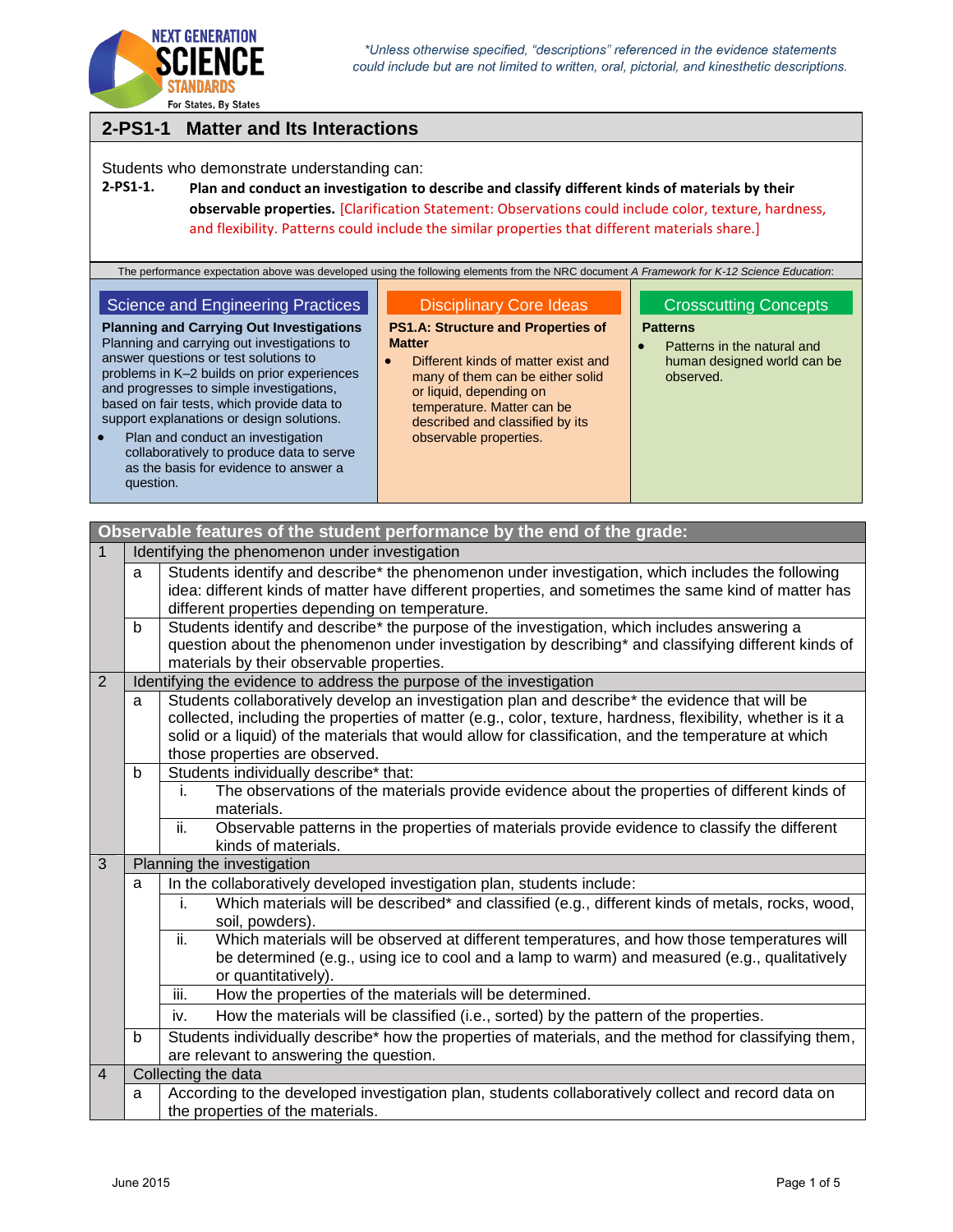# **2-PS1-2 Matter and Its Interactions**

Students who demonstrate understanding can:

## **2-PS1-2. Analyze data obtained from testing different materials to determine which materials have the properties that are best suited for an intended purpose.\*** [Clarification Statement: Examples of properties could include, strength, flexibility, hardness, texture, and absorbency.] [*Assessment Boundary: Assessment of quantitative measurements is limited to length.*]

The performance expectation above was developed using the following elements from the NRC document *A Framework for K-12 Science Education*:

### Science and Engineering Practices

**Analyzing and Interpreting Data** Analyzing data in K–2 builds on prior experiences and progresses to collecting, recording, and sharing observations.

 Analyze data from tests of an object or tool to determine if it works as intended.

## Disciplinary Core Ideas

#### **PS1.A: Structure and Properties of Matter**

• Different properties are suited to different purposes.

### Crosscutting Concepts

### **Cause and Effect**

• Simple tests can be designed to gather evidence to support or refute student ideas about causes.

#### - - - - - - - - - - - - - - - - - - - - - - - - - - - - - - *Connections to Engineering, Technology, and Applications of Science*

**Influence of Engineering, Technology, and Science, on Society and the Natural World**

 Every human-made product is designed by applying some knowledge of the natural world and is built using materials derived from the natural world.

|   |                   | Observable features of the student performance by the end of the grade:                                                                                                                                                                                                                                                                                                                                                                                                                                                                                                                                                                                                                                                                     |  |
|---|-------------------|---------------------------------------------------------------------------------------------------------------------------------------------------------------------------------------------------------------------------------------------------------------------------------------------------------------------------------------------------------------------------------------------------------------------------------------------------------------------------------------------------------------------------------------------------------------------------------------------------------------------------------------------------------------------------------------------------------------------------------------------|--|
|   |                   | Organizing data                                                                                                                                                                                                                                                                                                                                                                                                                                                                                                                                                                                                                                                                                                                             |  |
|   | a                 | Using graphical displays (e.g., pictures, charts, grade-appropriate graphs), students use the given<br>data from tests of different materials to organize those materials by their properties (e.g., strength,<br>flexibility, hardness, texture, ability to absorb).                                                                                                                                                                                                                                                                                                                                                                                                                                                                       |  |
| 2 |                   | Identifying relationships                                                                                                                                                                                                                                                                                                                                                                                                                                                                                                                                                                                                                                                                                                                   |  |
|   | a                 | Students describe* relationships between materials and their properties (e.g., metal is strong,<br>paper is absorbent, rocks are hard, sandpaper is rough).                                                                                                                                                                                                                                                                                                                                                                                                                                                                                                                                                                                 |  |
|   | b                 | Students identify and describe* relationships between properties of materials and some potential<br>uses purpose (e.g., hardness is good for breaking objects or supporting objects; roughness is<br>good for keeping objects in place; flexibility is good to keep a materials from breaking, but not good<br>for keeping materials rigidly in place).                                                                                                                                                                                                                                                                                                                                                                                     |  |
| 3 | Interpreting data |                                                                                                                                                                                                                                                                                                                                                                                                                                                                                                                                                                                                                                                                                                                                             |  |
|   | a                 | Students describe* which properties allow a material to be well suited for a given intended use<br>(e.g., ability to absorb for cleaning up spills, strength for building material, hardness for breaking a<br>nut).                                                                                                                                                                                                                                                                                                                                                                                                                                                                                                                        |  |
|   | $\mathsf{b}$      | Students use their organized data to support or refute their ideas about which properties of<br>materials allow the object or tool to be best suited for the given intended purpose relative to the<br>other given objects/tools (e.g., students could support the idea that hardness allows a wooden<br>shelf to be better suited for supporting materials placed on it than a sponge would be, based on the<br>patterns relating property to a purpose; students could refute an idea that a thin piece of glass is<br>better suited to be a shelf than a wooden plank would be because it is harder than the wood by<br>using data from tests of hardness and strength to give evidence that the glass is less strong than<br>the wood). |  |
|   | $\mathbf{C}$      | Students describe* how the given data from the test provided evidence of the suitability of different<br>materials for the intended purpose.                                                                                                                                                                                                                                                                                                                                                                                                                                                                                                                                                                                                |  |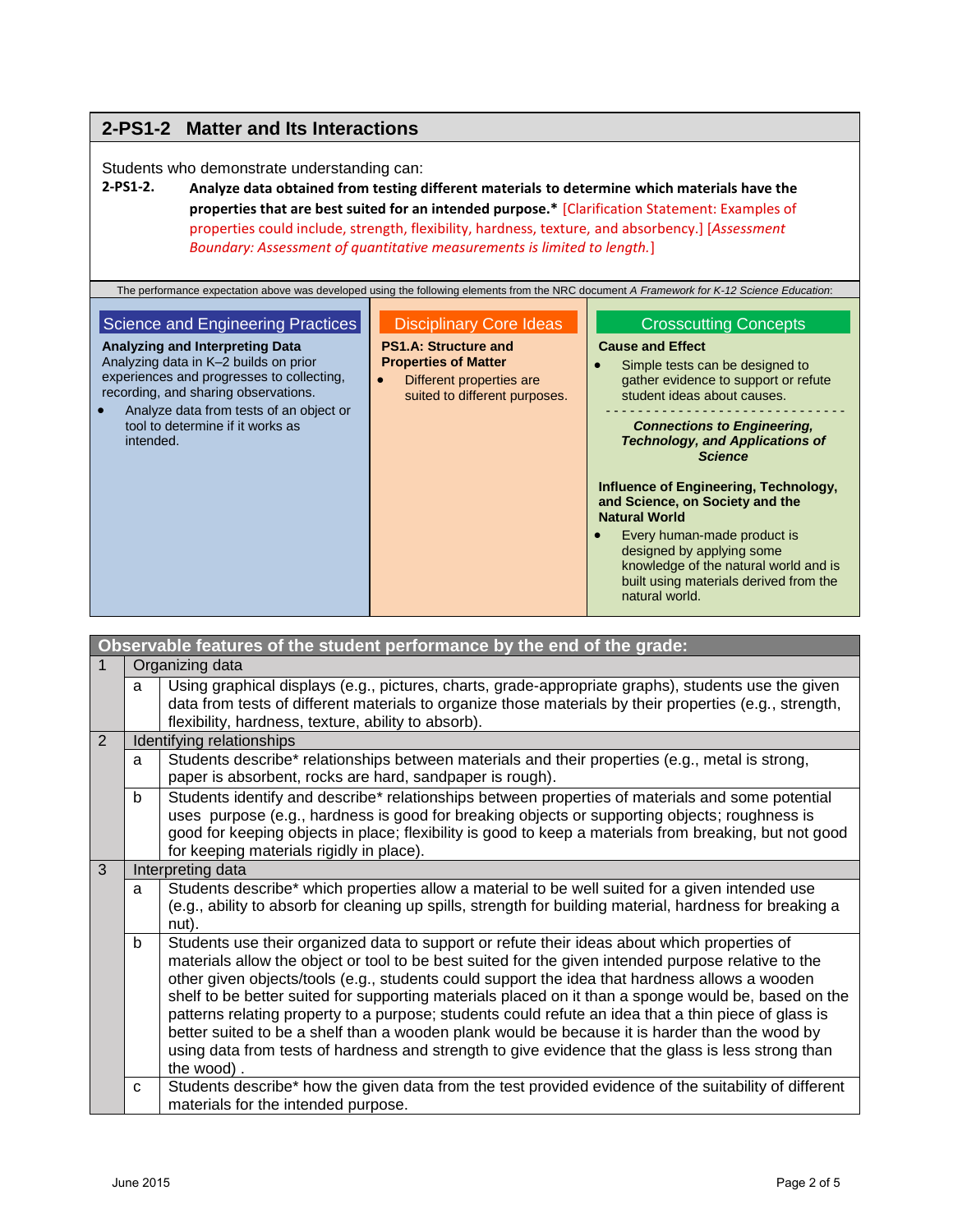# **2-PS1-3 Matter and Its Interactions**

Students who demonstrate understanding can:

**2-PS1-3. Make observations to construct an evidence-based account of how an object made of a small set of pieces can be disassembled and made into a new object.** [Clarification Statement: Examples of pieces could include blocks, building bricks, or other assorted small objects.]

The performance expectation above was developed using the following elements from the NRC document *A Framework for K-12 Science Education*:

### Science and Engineering Practices

Constructing explanations and designing

experiences and progresses to the use of evidence and ideas in constructing evidence-based accounts of natural phenomena and designing solutions. • Make observations (firsthand or from media) to construct an evidence-based account for natural phenomena.

**Constructing Explanations and** 

solutions in K–2 builds on prior

**Designing Solutions**

#### Disciplinary Core Ideas

**PS1.A: Structure and Properties of Matter**

- Different properties are suited to different purposes.
- A great variety of objects can be built up from a small set of pieces.

#### Crosscutting Concepts

- **Energy and Matter**
- Objects may break into smaller pieces and be put together into larger pieces, or change shapes.

|                                   |                                                                                                                 | Observable features of the student performance by the end of the grade:                                                                                                                           |  |  |
|-----------------------------------|-----------------------------------------------------------------------------------------------------------------|---------------------------------------------------------------------------------------------------------------------------------------------------------------------------------------------------|--|--|
| 1                                 |                                                                                                                 | Articulating the explanation of phenomena                                                                                                                                                         |  |  |
|                                   | a                                                                                                               | Students articulate a statement that relates the given phenomenon to a scientific idea, including<br>that an object made of a small set of pieces can be disassembled and made into a new object. |  |  |
|                                   | b                                                                                                               | Students use evidence and reasoning to construct an evidence-based account of the phenomenon.                                                                                                     |  |  |
| 2                                 |                                                                                                                 | Evidence                                                                                                                                                                                          |  |  |
|                                   | Students describe* evidence from observations (firsthand or from media), including:<br>a                        |                                                                                                                                                                                                   |  |  |
|                                   |                                                                                                                 | The characteristics (e.g., size, shape, arrangement of parts) of the original object.                                                                                                             |  |  |
|                                   |                                                                                                                 | That the original object was disassembled into pieces.<br>ii.                                                                                                                                     |  |  |
|                                   |                                                                                                                 | That the pieces were reassembled into a new object or objects.<br>iii.                                                                                                                            |  |  |
|                                   |                                                                                                                 | The characteristics (e.g., size, shape, arrangement of parts) of the new object or objects.<br>iv.                                                                                                |  |  |
| 3                                 |                                                                                                                 | Reasoning                                                                                                                                                                                         |  |  |
|                                   | Students use reasoning to connect the evidence to support an explanation. Students describe <sup>*</sup> a<br>a |                                                                                                                                                                                                   |  |  |
| chain of reasoning that includes: |                                                                                                                 |                                                                                                                                                                                                   |  |  |
|                                   |                                                                                                                 | The original object was disassembled into its pieces and is reassembled into a new object or<br>L.                                                                                                |  |  |
|                                   |                                                                                                                 | objects.                                                                                                                                                                                          |  |  |
|                                   |                                                                                                                 | Many different objects can be built from the same set of pieces.<br>ii.                                                                                                                           |  |  |
|                                   |                                                                                                                 | iii.<br>Compared to the original object, the new object or objects can have different characteristics,                                                                                            |  |  |
|                                   |                                                                                                                 | even though they were made of the same set of pieces.                                                                                                                                             |  |  |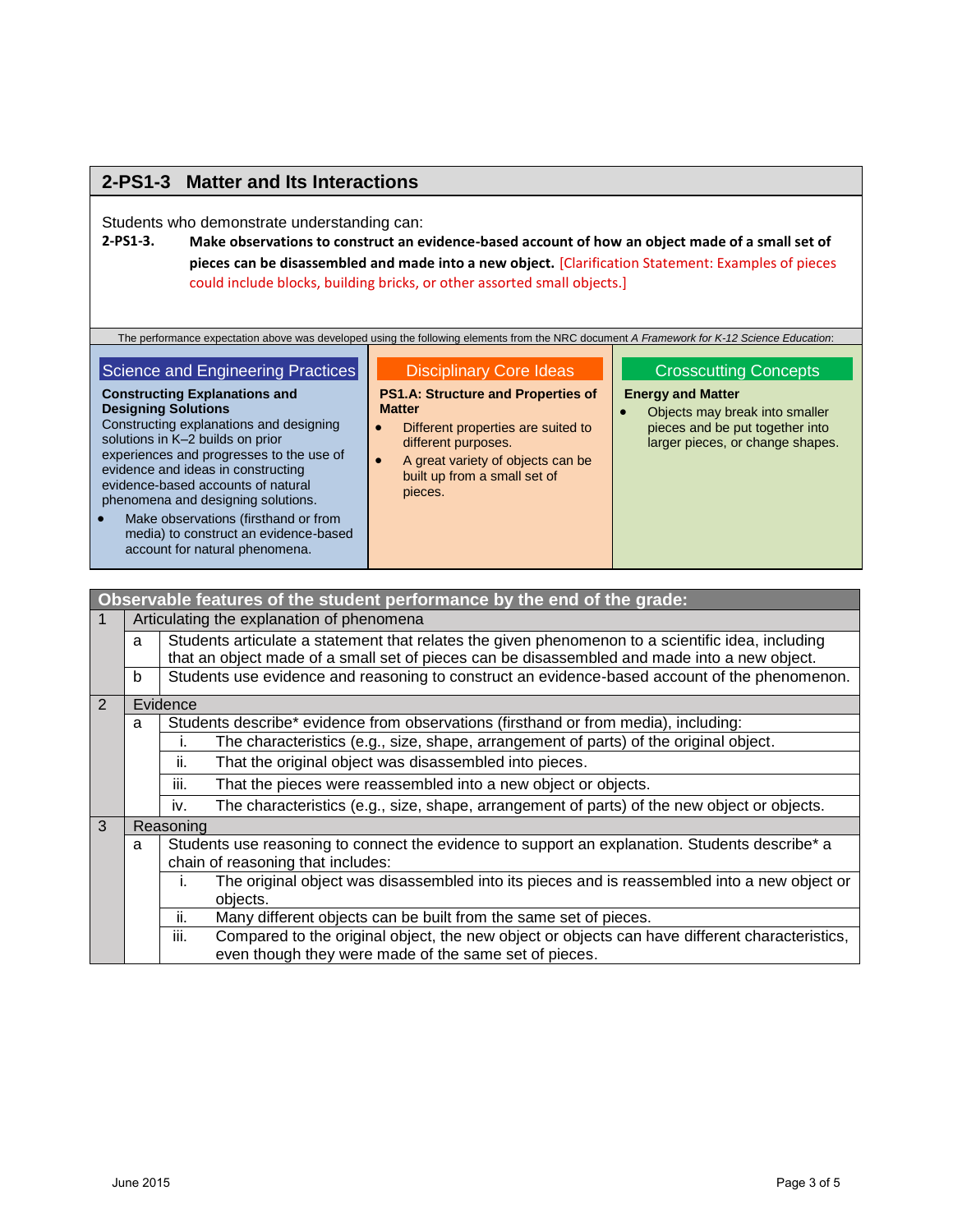# **2-PS1-4 Matter and Its Interactions**

Students who demonstrate understanding can:<br>2-PS1-4. Construct an argument with evidence

**2-PS1-4. Construct an argument with evidence that some changes caused by heating or cooling can be reversed and some cannot.** [Clarification Statement: Examples of reversible changes could include materials such as water and butter at different temperatures. Examples of irreversible changes could include cooking an egg, freezing a plant leaf, and heating paper.]

| <b>Disciplinary Core Ideas</b><br><b>Crosscutting Concepts</b><br><b>Science and Engineering Practices</b><br><b>PS1.B: Chemical Reactions</b><br><b>Cause and Effect</b><br><b>Engaging in Argument from Evidence</b><br>Engaging in argument from evidence in K-2 builds on prior<br>Events have causes that<br>Heating or cooling a<br>experiences and progresses to comparing ideas and<br>generate observable<br>substance may cause<br>representations about the natural and designed world(s).<br>changes that can be<br>patterns.<br>observed. Sometimes<br>Construct an argument with evidence to support a<br>these changes are<br>claim.<br>reversible, and<br>.<br><b>Connections to Nature of Science</b><br>sometimes they are not. |
|---------------------------------------------------------------------------------------------------------------------------------------------------------------------------------------------------------------------------------------------------------------------------------------------------------------------------------------------------------------------------------------------------------------------------------------------------------------------------------------------------------------------------------------------------------------------------------------------------------------------------------------------------------------------------------------------------------------------------------------------------|
| Science Models, Laws, Mechanisms, and Theories<br><b>Explain Natural Phenomena</b><br>Science searches for cause and effect relationships to<br>explain natural events.                                                                                                                                                                                                                                                                                                                                                                                                                                                                                                                                                                           |

|                |   | Observable features of the student performance by the end of the grade:                                        |  |
|----------------|---|----------------------------------------------------------------------------------------------------------------|--|
|                |   | Supported claims                                                                                               |  |
|                | a | Students make a claim to be supported about a phenomenon. In their claim, students include the                 |  |
|                |   | idea that some changes caused by heating or cooling can be reversed and some cannot.                           |  |
| 2              |   | Identifying scientific evidence                                                                                |  |
|                | a | Students describe* the given evidence, including:                                                              |  |
|                |   | The characteristics of the material before heating or cooling.<br>i.                                           |  |
|                |   | The characteristics of the material after heating or cooling.<br>ii.                                           |  |
|                |   | The characteristics of the material when the heating or cooling is reversed.<br>iii.                           |  |
| 3              |   | Evaluating and critiquing the evidence                                                                         |  |
|                | a | Students evaluate the evidence to determine:                                                                   |  |
|                |   | The change in the material after heating (e.g., ice becomes water, an egg becomes solid,<br>i.                 |  |
|                |   | solid chocolate becomes liquid).                                                                               |  |
|                |   | Whether the change in the material after heating is reversible (e.g., water becomes ice again,<br>ii.          |  |
|                |   | a cooked egg remains a solid, liquid chocolate becomes solid but can be a different shape).                    |  |
|                |   | The change in the material after cooling (e.g., when frozen, water becomes ice, a plant leaf<br>iii.<br>dies). |  |
|                |   | Whether the change in the material after cooling is reversible (e.g., ice becomes water again,<br>iv.          |  |
|                |   | a plant leaf does not return to normal).                                                                       |  |
|                | b | Students describe* whether the given evidence supports the claim and whether additional evidence               |  |
|                |   | is needed.                                                                                                     |  |
| $\overline{4}$ |   | Reasoning and synthesis                                                                                        |  |
|                | a | Students use reasoning to connect the evidence to the claim. Students describe* the following chain            |  |
|                |   | of reasoning:                                                                                                  |  |
|                |   | Some changes caused by heating or cooling can be reversed by cooling or heating (e.g., ice<br>i.               |  |
|                |   | that is heated can melt into water, but the water can be cooled and can freeze back into ice                   |  |
|                |   | [and vice versa]).                                                                                             |  |